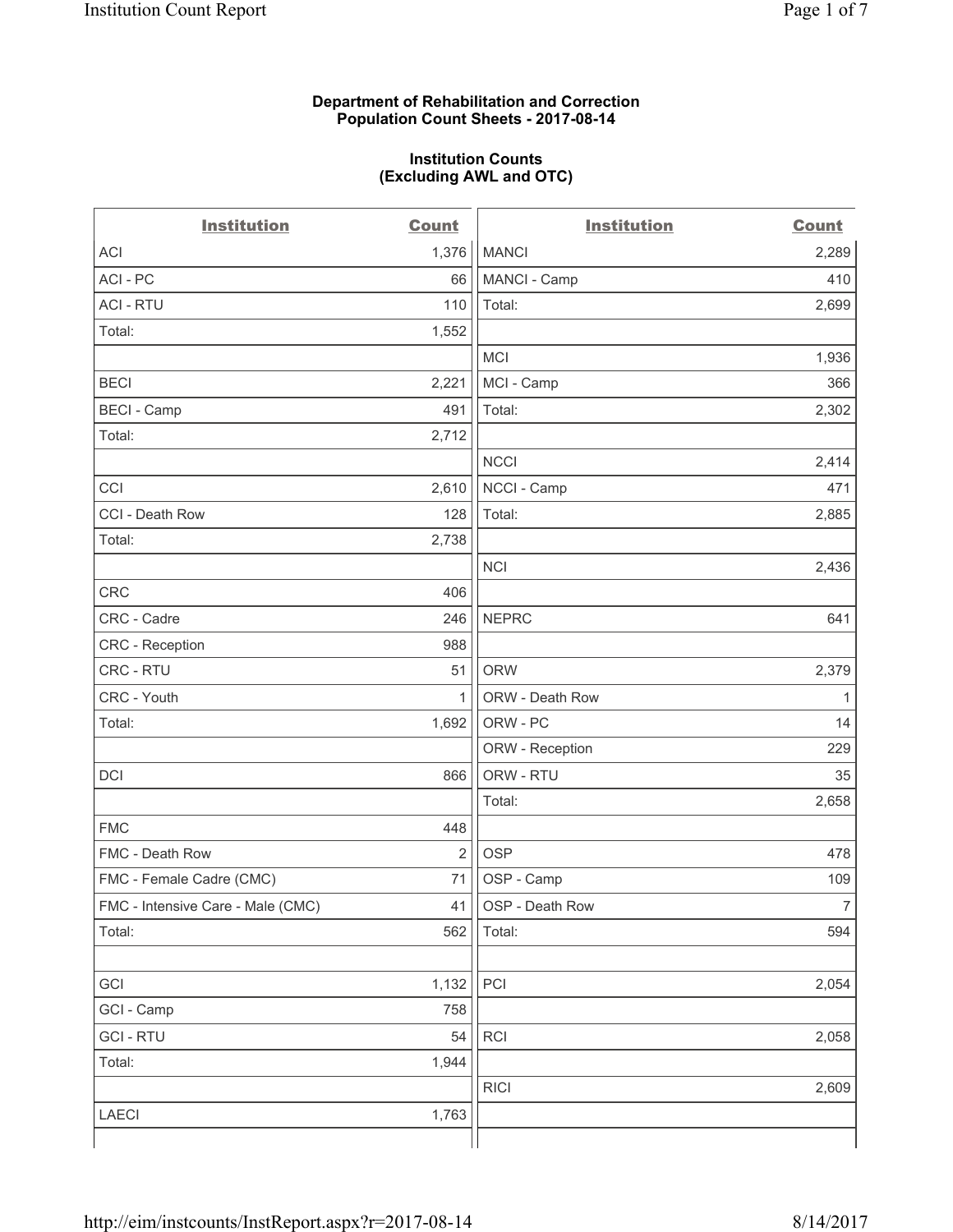|                          |       | SCI              |                          | 2,034  |
|--------------------------|-------|------------------|--------------------------|--------|
| LECI                     | 2,222 |                  |                          |        |
| LECI - Camp              | 193   | SOCF             |                          | 1,243  |
| Total:                   | 2,415 | SOCF - RTU       |                          | 61     |
|                          |       | Total:           |                          | 1,304  |
| LOCI                     | 2,301 |                  |                          |        |
|                          |       | <b>TCI</b>       |                          | 1,093  |
| LORCI                    | 218   | TCI - Camp       |                          | 440    |
| LORCI - Cadre            | 146   | Total:           |                          | 1,533  |
| <b>LORCI - Reception</b> | 1,051 |                  |                          |        |
| Total:                   | 1,415 | <b>TOCI</b>      |                          | 857    |
|                          |       | <b>TOCI - PC</b> |                          | 97     |
| <b>MACI</b>              | 1,070 | Total:           |                          | 954    |
| MACI - Minimum           | 1,262 |                  |                          |        |
| Total:                   | 2,332 | <b>WCI</b>       |                          | 1,205  |
|                          |       | <b>WCI-RTU</b>   |                          | 30     |
|                          |       | Total:           |                          | 1,235  |
|                          |       |                  |                          |        |
|                          |       |                  | <b>Total Population:</b> | 50,288 |

\* The Total Population includes 30 Offenders with Reason Codes 30 & 31. \*\* The Total Population includes 41 Offenders with Reason Code 0A.

# **Male Population by Security Level (Include AWL and Exclude OTC)**

| $\cdot$<br><b>Security Level</b> | <b>Body</b> | . .<br><b>AWL</b> | $(-OTC)$ | <b>Total</b> |
|----------------------------------|-------------|-------------------|----------|--------------|
| Total Level 5                    | 83          | 0                 | 0        | 83           |
| <b>Total Level 4</b>             | 2,140       | 25                | 22       | 2,143        |
| Total Level 3                    | 11,517      | 123               | 91       | 11,549       |
| Total Level 2                    | 16,196      | 221               | 159      | 16,258       |
| <b>Total Level 1</b>             | 15,882      | 166               | 80       | 15,968       |
| <b>Total Death Row</b>           | 138         | $\mathbf 0$       |          | 138          |
| <b>Total Male</b>                | 45,956      | 535               | 352      | 46,139       |

## **Female Population by Institution (Include AWL and Exclude OTC)**

| <b>Institution</b>       | <b>Body</b> | <b>AWL</b> | <u>(-OTC)</u> | <b>Total</b> |
|--------------------------|-------------|------------|---------------|--------------|
| <b>DCI</b>               | 866         | 9          | 3             | 872          |
| <b>FMC</b>               | 18          | 3          |               | 19           |
| FMC - Female Cadre (CMC) | 71          |            |               | 72           |
| <b>NEPRC</b>             | 640         | 23         | 12            | 651          |
| <b>ORW</b>               | 2,378       | 50         | 26            | 2,402        |
|                          |             |            |               |              |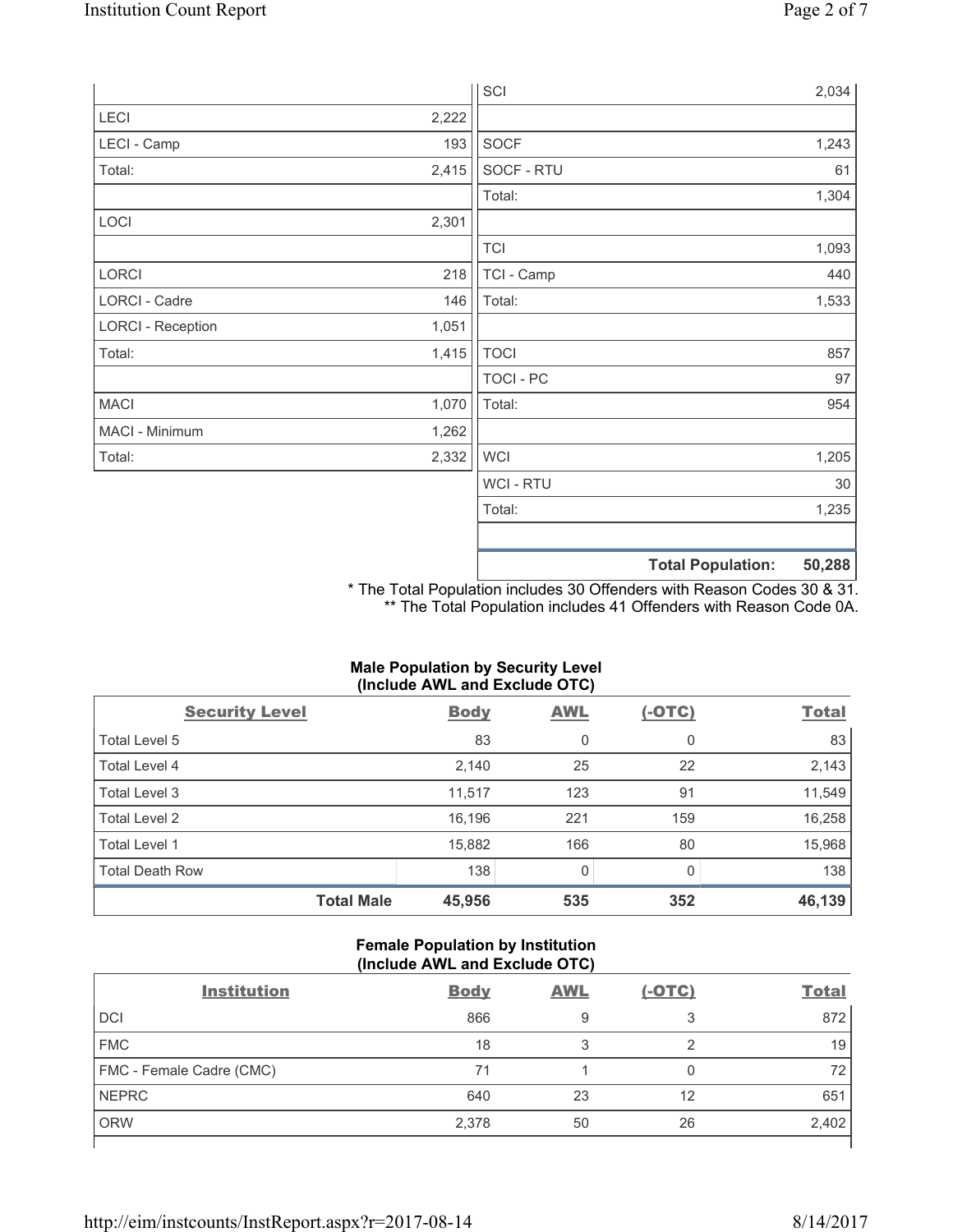| <b>ORW</b> - Death Row |                          |        |     |     |        |
|------------------------|--------------------------|--------|-----|-----|--------|
| ORW - PC               |                          | 14     | 0   |     | 14     |
| ORW - Reception        |                          | 229    |     |     | 230    |
| <b>ORW - RTU</b>       |                          | 35     |     |     | 35     |
|                        | <b>Total Female</b>      | 4,252  | 87  | 43  | 4,296  |
|                        |                          |        |     |     |        |
|                        | <b>Total Population:</b> | 50,208 | 622 | 395 | 50,435 |

## **Male Population by Institution: Security Level 5 (Include AWL and Exclude OTC)**

|              | <b>Institution</b>   | <b>Body</b> | <b>AWL</b> | $(-OTC)$ | <b>Total</b> |
|--------------|----------------------|-------------|------------|----------|--------------|
| CRC          |                      |             | 0          |          |              |
| <b>LECI</b>  |                      |             | 0          |          |              |
| <b>LORCI</b> |                      |             | $\Omega$   |          |              |
| <b>MACI</b>  |                      | 2           | 0          |          |              |
| <b>OSP</b>   |                      | 51          | $\Omega$   |          | 51           |
| <b>SOCF</b>  |                      | 23          | 0          | $\Omega$ | 23           |
| SOCF - RTU   |                      | 3           | 0          |          | 3            |
| <b>WCI</b>   |                      |             | 0          |          |              |
|              | <b>Total Level 5</b> | 83          |            |          | 83           |

# **Male Population by Institution: Security Level 4 (Include AWL and Exclude OTC)**

| <b>Institution</b>       | <b>Body</b>    | <b>AWL</b>     | $(-OTC)$       | <b>Total</b>              |
|--------------------------|----------------|----------------|----------------|---------------------------|
| <b>ACI</b>               | 10             | 1              |                | $10$                      |
| CCI                      | 5              | $\mathbf 0$    | $\mathbf 0$    | 5                         |
| CRC                      | 16             | $\mathbf 0$    | $\mathbf 0$    | 16                        |
| CRC - Reception          | 3              | $\mathbf 0$    | $\mathbf 0$    | $\ensuremath{\mathsf{3}}$ |
| <b>FMC</b>               | $\mathbf 1$    | $\mathbf 0$    | $\Omega$       |                           |
| LECI                     | 36             | $\mathsf 0$    | $\mathbf 0$    | 36                        |
| LOCI                     | $\mathbf 1$    | $\mathbf 0$    | $\mathbf 0$    | 1                         |
| <b>LORCI</b>             | 12             | $\overline{2}$ | $\overline{2}$ | 12                        |
| <b>LORCI - Reception</b> | 11             | $\mathbf 0$    | $\mathbf 0$    | 11                        |
| <b>MACI</b>              | 22             | 0              | $\Omega$       | 22                        |
| <b>MANCI</b>             | 48             | 1              | 1              | 48                        |
| <b>MCI</b>               | $\overline{2}$ | $\mathbf 0$    | $\mathbf 0$    | 2                         |
| <b>NCCI</b>              | 2              | $\mathbf 0$    | $\mathsf 0$    | $\overline{2}$            |
| <b>NCI</b>               | $\overline{2}$ | 0              | $\Omega$       | $\overline{2}$            |
| <b>OSP</b>               | 420            | 4              | 3              | 421                       |
| PCI                      | 1              | 0              | $\mathbf 0$    | 1                         |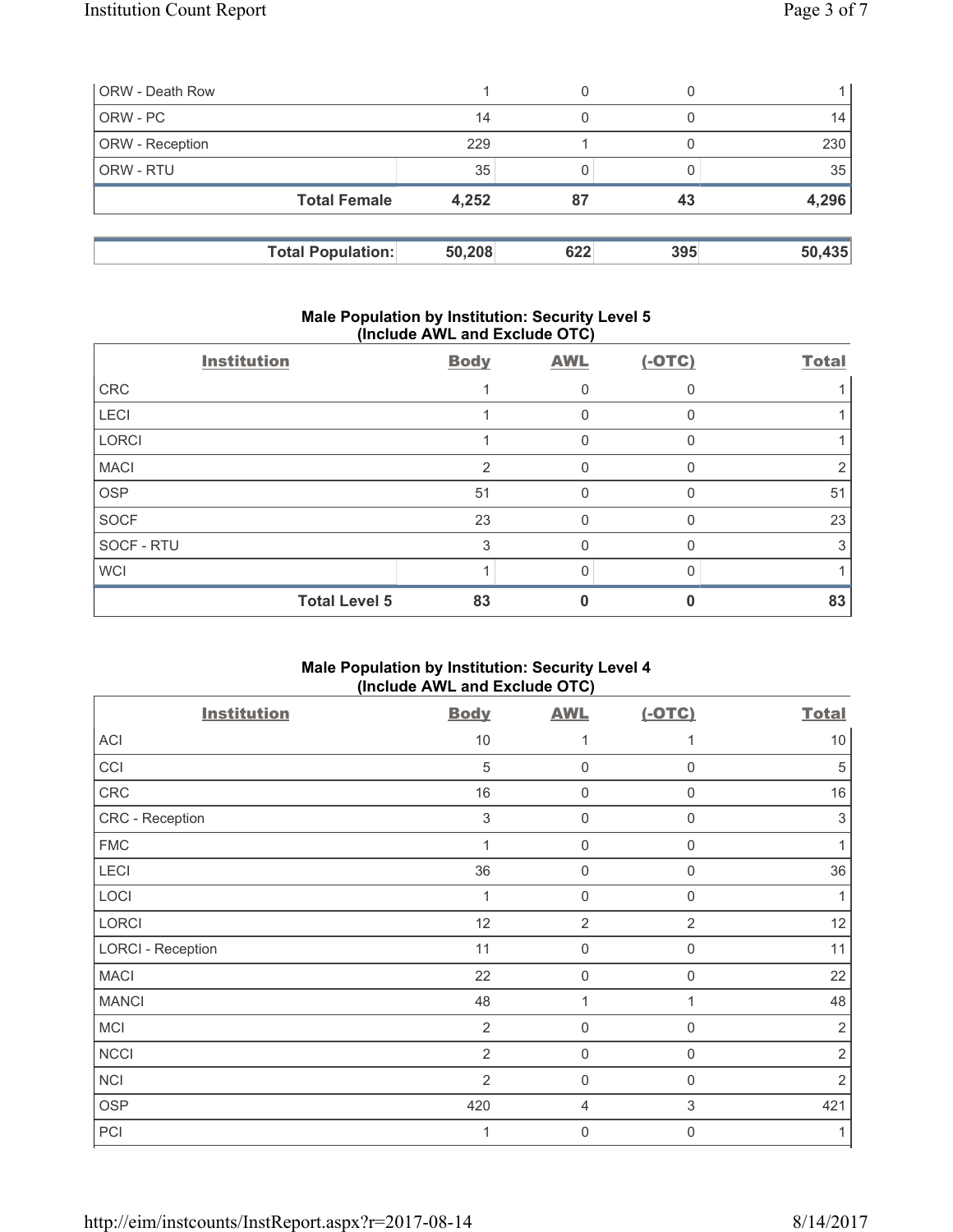| <b>RCI</b>       |                      | 18    |          |    | 18    |
|------------------|----------------------|-------|----------|----|-------|
| SCI              |                      | 11    | 0        | O  | 11    |
| SOCF             |                      | 1,216 | 12       | 10 | 1,218 |
| SOCF - RTU       |                      | 57    | 0        |    | 57    |
| <b>TCI</b>       |                      | 8     | $\Omega$ |    | 8     |
| <b>TOCI</b>      |                      | 211   | 5        | 5  | 211   |
| <b>TOCI - PC</b> |                      | 19    | 0        |    | 19    |
| <b>WCI</b>       |                      | 7     | 0        |    |       |
| <b>WCI-RTU</b>   |                      |       | $\Omega$ |    |       |
|                  | <b>Total Level 4</b> | 2,140 | 25       | 22 | 2,143 |

# **Male Population by Institution: Security Level 3 (Include AWL and Exclude OTC)**

| <b>Institution</b>                | <b>Body</b>    | <b>AWL</b>          | $(-OTC)$            | <b>Total</b>   |
|-----------------------------------|----------------|---------------------|---------------------|----------------|
| <b>ACI</b>                        | 17             | $\mathsf{O}\xspace$ | $\mathbf 0$         | 17             |
| ACI-PC                            | $\mathbf{1}$   | $\mathbf 0$         | $\mathsf 0$         | $\mathbf{1}$   |
| <b>BECI</b>                       | $\mathfrak{S}$ | $\mathsf 0$         | $\mathsf 0$         | $\,$ 3 $\,$    |
| CCI                               | $\overline{2}$ | $\mathsf 0$         | $\mathsf{O}\xspace$ | $\overline{2}$ |
| CRC                               | 81             | $\overline{5}$      | $\mathsf 3$         | 83             |
| CRC - Cadre                       | 134            | $\mathbf 0$         | $\mathbf 0$         | 134            |
| CRC - Reception                   | 454            | $\mathsf g$         | $\overline{7}$      | 456            |
| CRC - RTU                         | 49             | $\mathsf{O}\xspace$ | $\mathsf{O}\xspace$ | 49             |
| CRC - Youth                       | $\mathbf{1}$   | $\mathsf{O}\xspace$ | $\mathsf{O}\xspace$ | 1              |
| <b>FMC</b>                        | 5              | $\mathbf{1}$        | $\mathbf 0$         | $\,6$          |
| FMC - Intensive Care - Male (CMC) | $\mathfrak{S}$ | $\mathbf 0$         | $\mathbf 0$         | $\mathsf 3$    |
| GCI                               | $\mathbf{1}$   | $\mathsf 0$         | $\mathsf{O}\xspace$ | $\mathbf{1}$   |
| <b>LAECI</b>                      | $\overline{2}$ | $\mathsf{O}\xspace$ | $\mathsf{O}\xspace$ | $\overline{2}$ |
| LECI                              | 2,177          | 16                  | 14                  | 2,179          |
| LECI - Camp                       | $\mathbf{1}$   | $\mathsf{O}\xspace$ | $\mathbf 0$         | 1              |
| LOCI                              | 6              | $\mathsf{O}\xspace$ | $\mathbf 0$         | $6\phantom{a}$ |
| <b>LORCI</b>                      | 38             | 18                  | 16                  | 40             |
| <b>LORCI - Cadre</b>              | 92             | $\mathbf{1}$        | $\mathsf{O}\xspace$ | 93             |
| <b>LORCI - Reception</b>          | 477            | $\mathbf{1}$        | $\mathbf{1}$        | 477            |
| <b>MACI</b>                       | 975            | $\sqrt{5}$          | $\overline{2}$      | 978            |
| <b>MANCI</b>                      | 2,213          | 25                  | 18                  | 2,220          |
| <b>MCI</b>                        | $\overline{2}$ | $\mathsf{O}\xspace$ | $\mathsf 0$         | $\sqrt{2}$     |
| MCI - Camp                        | $\mathbf{1}$   | $\mathsf{O}\xspace$ | $\mathsf{O}\xspace$ | $\mathbf{1}$   |
| <b>NCCI</b>                       | $\overline{7}$ | 1                   | $\mathbf{1}$        | $\overline{7}$ |
| <b>OSP</b>                        | $\mathfrak{S}$ | $\mathbf 0$         | $\mathbf 0$         | $\mathfrak{S}$ |
| PCI                               | 30             | $\mathsf{O}\xspace$ | $\mathsf{O}\xspace$ | 30             |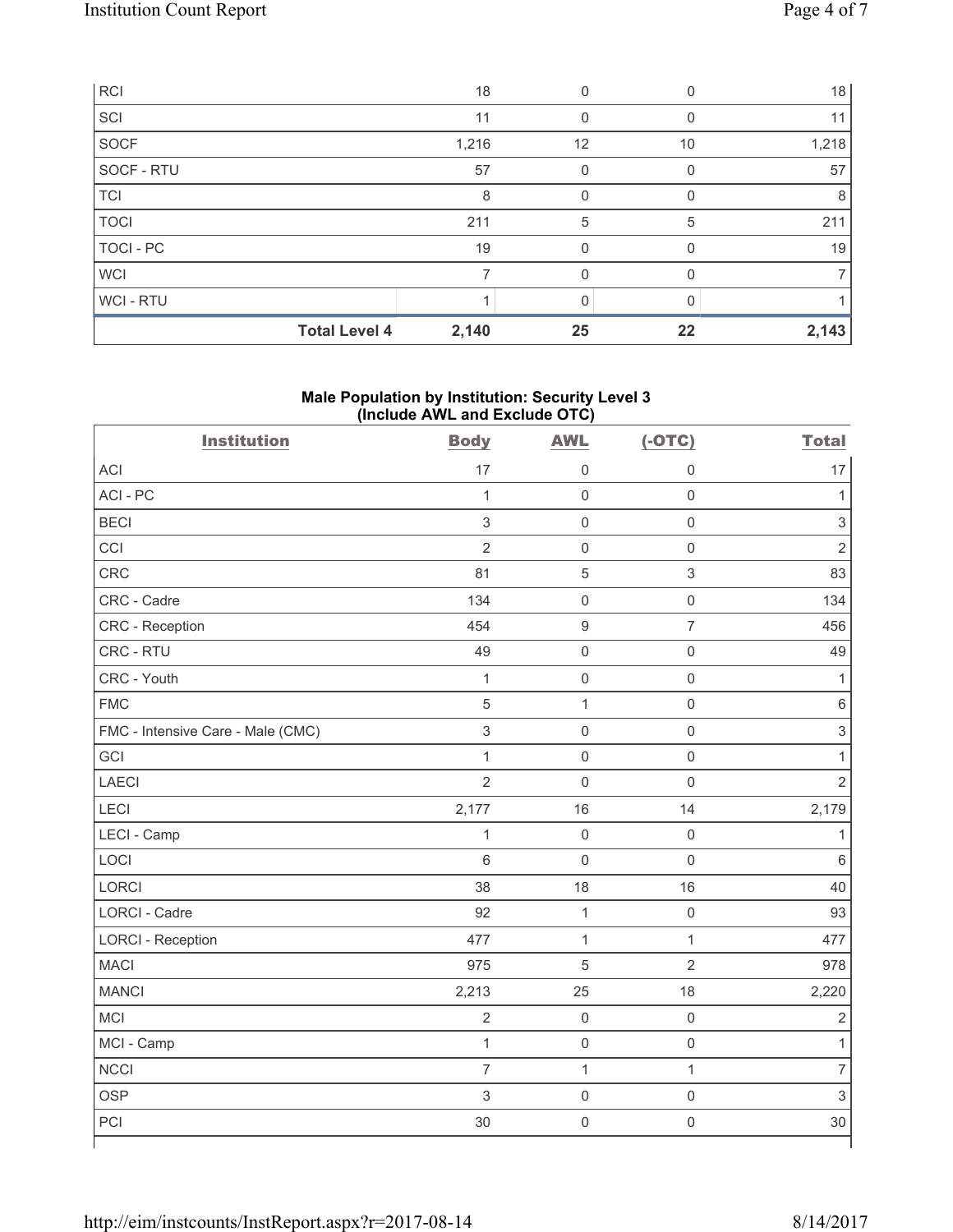| RCI         |                      | 1,888          | 20           | 13             | 1,895  |
|-------------|----------------------|----------------|--------------|----------------|--------|
| <b>RICI</b> |                      | 3              | $\mathbf 0$  | 0              | 3      |
| SCI         |                      | 9              | 1            |                | 9      |
| <b>SOCF</b> |                      | $\overline{2}$ | 0            | 0              | 2      |
| SOCF - RTU  |                      | 1              | $\mathbf 0$  | 0              |        |
| <b>TCI</b>  |                      | 1,038          | $10$         | 8              | 1,040  |
| TCI - Camp  |                      |                | $\mathbf 0$  | O              |        |
| <b>TOCI</b> |                      | 503            | 4            | $\overline{2}$ | 505    |
| TOCI - PC   |                      | 78             | 0            | 0              | 78     |
| <b>WCI</b>  |                      | 1,191          | 6            | 5              | 1,192  |
| WCI - RTU   |                      | 28             | $\mathbf{0}$ | <sup>0</sup>   | 28     |
|             | <b>Total Level 3</b> | 11,517         | 123          | 91             | 11,549 |

#### **Male Population by Institution: Security Level 2 (Include AWL and Exclude OTC)**

| <b>ACI</b><br>693<br>9<br>5<br>ACI-PC<br>$\mathbf 0$<br>$\mathbf 0$<br>64<br><b>ACI - RTU</b><br>76<br>$\mathbf 0$<br>$\mathsf 0$<br><b>BECI</b><br>1,417<br>12<br>$\overline{7}$<br>CCI<br>$\boldsymbol{9}$<br>1,908<br>10<br>CRC<br>$\ensuremath{\mathsf{3}}$<br>$\sqrt{2}$<br>162<br>$\mathsf{O}\xspace$<br>CRC - Cadre<br>112<br>$\mathsf 0$<br>340<br>11<br>11<br>CRC - Reception<br>CRC - RTU<br>$\mathbf{1}$<br>$\mathbf 0$<br>$\mathsf 0$<br>$\sqrt{2}$<br><b>FMC</b><br>$\overline{7}$<br>$\mathsf 0$<br>14<br>$\mathsf{O}\xspace$<br>FMC - Intensive Care - Male (CMC)<br>$\mathsf 0$<br>GCI<br>$\sqrt{5}$<br>3<br>556<br><b>GCI-RTU</b><br>39<br>$\mathbf 0$<br>$\mathsf{O}\xspace$<br><b>LAECI</b><br>1,075<br>19<br>17<br>LECI<br>$\mathbf{1}$<br>$\mathsf{O}\xspace$<br>$\mathsf 0$<br>LOCI<br>1,268<br>$\boldsymbol{9}$<br>$6\,$<br>LORCI<br>115<br>26<br>25<br><b>LORCI - Cadre</b><br>43<br>$\mathsf{O}\xspace$<br>$\mathsf 0$<br>$\mathbf{1}$<br><b>LORCI - Reception</b><br>328<br>$\mathsf 0$<br>$\mathbf{1}$<br><b>MACI</b><br>71<br>$\mathbf{1}$<br><b>MANCI</b><br>$\overline{7}$<br>$\mathbf 0$<br>$\mathsf 0$<br><b>MCI</b><br>1,476<br>20<br>12<br>MCI - Camp<br>$\mathbf{1}$<br>$\mathbf 0$<br>$\mathbf 0$ | <b>Institution</b> | <b>Body</b> | <b>AWL</b> | $(-OTC)$ | <b>Total</b>   |
|---------------------------------------------------------------------------------------------------------------------------------------------------------------------------------------------------------------------------------------------------------------------------------------------------------------------------------------------------------------------------------------------------------------------------------------------------------------------------------------------------------------------------------------------------------------------------------------------------------------------------------------------------------------------------------------------------------------------------------------------------------------------------------------------------------------------------------------------------------------------------------------------------------------------------------------------------------------------------------------------------------------------------------------------------------------------------------------------------------------------------------------------------------------------------------------------------------------------------------------|--------------------|-------------|------------|----------|----------------|
|                                                                                                                                                                                                                                                                                                                                                                                                                                                                                                                                                                                                                                                                                                                                                                                                                                                                                                                                                                                                                                                                                                                                                                                                                                       |                    |             |            |          | 697            |
|                                                                                                                                                                                                                                                                                                                                                                                                                                                                                                                                                                                                                                                                                                                                                                                                                                                                                                                                                                                                                                                                                                                                                                                                                                       |                    |             |            |          | 64             |
|                                                                                                                                                                                                                                                                                                                                                                                                                                                                                                                                                                                                                                                                                                                                                                                                                                                                                                                                                                                                                                                                                                                                                                                                                                       |                    |             |            |          | 76             |
|                                                                                                                                                                                                                                                                                                                                                                                                                                                                                                                                                                                                                                                                                                                                                                                                                                                                                                                                                                                                                                                                                                                                                                                                                                       |                    |             |            |          | 1,422          |
|                                                                                                                                                                                                                                                                                                                                                                                                                                                                                                                                                                                                                                                                                                                                                                                                                                                                                                                                                                                                                                                                                                                                                                                                                                       |                    |             |            |          | 1,909          |
|                                                                                                                                                                                                                                                                                                                                                                                                                                                                                                                                                                                                                                                                                                                                                                                                                                                                                                                                                                                                                                                                                                                                                                                                                                       |                    |             |            |          | 163            |
|                                                                                                                                                                                                                                                                                                                                                                                                                                                                                                                                                                                                                                                                                                                                                                                                                                                                                                                                                                                                                                                                                                                                                                                                                                       |                    |             |            |          | 112            |
|                                                                                                                                                                                                                                                                                                                                                                                                                                                                                                                                                                                                                                                                                                                                                                                                                                                                                                                                                                                                                                                                                                                                                                                                                                       |                    |             |            |          | 340            |
|                                                                                                                                                                                                                                                                                                                                                                                                                                                                                                                                                                                                                                                                                                                                                                                                                                                                                                                                                                                                                                                                                                                                                                                                                                       |                    |             |            |          | 1              |
|                                                                                                                                                                                                                                                                                                                                                                                                                                                                                                                                                                                                                                                                                                                                                                                                                                                                                                                                                                                                                                                                                                                                                                                                                                       |                    |             |            |          | 9              |
|                                                                                                                                                                                                                                                                                                                                                                                                                                                                                                                                                                                                                                                                                                                                                                                                                                                                                                                                                                                                                                                                                                                                                                                                                                       |                    |             |            |          | 14             |
|                                                                                                                                                                                                                                                                                                                                                                                                                                                                                                                                                                                                                                                                                                                                                                                                                                                                                                                                                                                                                                                                                                                                                                                                                                       |                    |             |            |          | 558            |
|                                                                                                                                                                                                                                                                                                                                                                                                                                                                                                                                                                                                                                                                                                                                                                                                                                                                                                                                                                                                                                                                                                                                                                                                                                       |                    |             |            |          | 39             |
|                                                                                                                                                                                                                                                                                                                                                                                                                                                                                                                                                                                                                                                                                                                                                                                                                                                                                                                                                                                                                                                                                                                                                                                                                                       |                    |             |            |          | 1,077          |
|                                                                                                                                                                                                                                                                                                                                                                                                                                                                                                                                                                                                                                                                                                                                                                                                                                                                                                                                                                                                                                                                                                                                                                                                                                       |                    |             |            |          | 1              |
|                                                                                                                                                                                                                                                                                                                                                                                                                                                                                                                                                                                                                                                                                                                                                                                                                                                                                                                                                                                                                                                                                                                                                                                                                                       |                    |             |            |          | 1,271          |
|                                                                                                                                                                                                                                                                                                                                                                                                                                                                                                                                                                                                                                                                                                                                                                                                                                                                                                                                                                                                                                                                                                                                                                                                                                       |                    |             |            |          | 116            |
|                                                                                                                                                                                                                                                                                                                                                                                                                                                                                                                                                                                                                                                                                                                                                                                                                                                                                                                                                                                                                                                                                                                                                                                                                                       |                    |             |            |          | 43             |
|                                                                                                                                                                                                                                                                                                                                                                                                                                                                                                                                                                                                                                                                                                                                                                                                                                                                                                                                                                                                                                                                                                                                                                                                                                       |                    |             |            |          | 329            |
|                                                                                                                                                                                                                                                                                                                                                                                                                                                                                                                                                                                                                                                                                                                                                                                                                                                                                                                                                                                                                                                                                                                                                                                                                                       |                    |             |            |          | 71             |
|                                                                                                                                                                                                                                                                                                                                                                                                                                                                                                                                                                                                                                                                                                                                                                                                                                                                                                                                                                                                                                                                                                                                                                                                                                       |                    |             |            |          | $\overline{7}$ |
|                                                                                                                                                                                                                                                                                                                                                                                                                                                                                                                                                                                                                                                                                                                                                                                                                                                                                                                                                                                                                                                                                                                                                                                                                                       |                    |             |            |          | 1,484          |
|                                                                                                                                                                                                                                                                                                                                                                                                                                                                                                                                                                                                                                                                                                                                                                                                                                                                                                                                                                                                                                                                                                                                                                                                                                       |                    |             |            |          | $\mathbf{1}$   |
|                                                                                                                                                                                                                                                                                                                                                                                                                                                                                                                                                                                                                                                                                                                                                                                                                                                                                                                                                                                                                                                                                                                                                                                                                                       | <b>NCCI</b>        | 1,379       | 17         | 16       | 1,380          |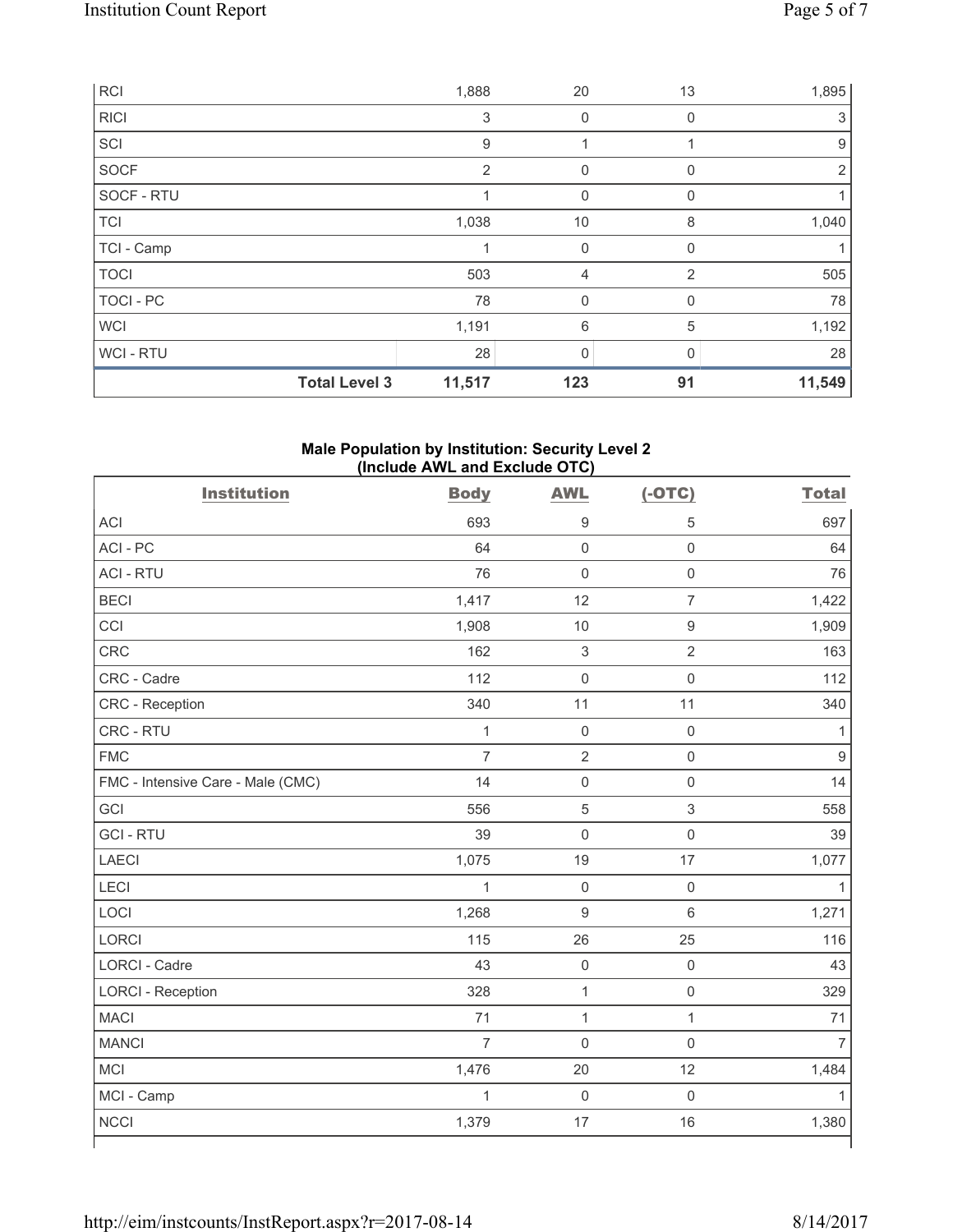| <b>NCI</b>  | 1,683                          | 26       | 17           | 1,692       |
|-------------|--------------------------------|----------|--------------|-------------|
| OSP - Camp  | 0                              |          |              | $\mathbf 0$ |
| PCI         | 714                            | 17       | 4            | 727         |
| <b>RCI</b>  | 152                            |          |              | 153         |
| <b>RICI</b> | 1,541                          | 22       | 18           | 1,545       |
| SCI         | 945                            | 9        | 5            | 949         |
| <b>TCI</b>  | $\mathcal{P}$                  | $\Omega$ | <sup>0</sup> | 2           |
| <b>WCI</b>  | 6                              | U        |              | 6           |
|             | <b>Total Level 2</b><br>16,196 | 221      | 159          | 16,258      |

# **Male Population by Institution: Security Level 1 (Include AWL and Exclude OTC)**

| <b>Institution</b>                | <b>Body</b>    | <b>AWL</b>          | $(-OTC)$            | <b>Total</b>   |
|-----------------------------------|----------------|---------------------|---------------------|----------------|
| <b>ACI</b>                        | 656            | $\overline{4}$      | $\mathbf{1}$        | 659            |
| ACI-PC                            | $\overline{1}$ | $\mathsf{O}\xspace$ | $\mathsf{O}\xspace$ | $\mathbf{1}$   |
| <b>ACI - RTU</b>                  | 34             | $\mathbf 0$         | $\mathbf 0$         | 34             |
| <b>BECI</b>                       | 801            | 16                  | $\,8\,$             | 809            |
| <b>BECI - Camp</b>                | 491            | $\mathbf 0$         | $\mathbf 0$         | 491            |
| CCI                               | 694            | $\overline{4}$      | $\mathsf{O}\xspace$ | 698            |
| <b>CRC</b>                        | 81             | $\overline{2}$      | $\mathbf{1}$        | 82             |
| CRC - Reception                   | 186            | $\,6\,$             | $\overline{4}$      | 188            |
| CRC - RTU                         | 1              | $\mathsf{O}\xspace$ | $\mathbf 0$         | 1              |
| <b>FMC</b>                        | 416            | $6\phantom{1}$      | $\overline{2}$      | 420            |
| FMC - Intensive Care - Male (CMC) | 24             | $\mathbf 0$         | $\mathsf 0$         | 24             |
| GCI                               | 575            | 16                  | $\,6\,$             | 585            |
| GCI - Camp                        | 758            | $\mathbf{1}$        | $\mathbf{1}$        | 758            |
| <b>GCI-RTU</b>                    | 15             | $\mathsf 0$         | $\mathsf 0$         | 15             |
| <b>LAECI</b>                      | 686            | $\,6\,$             | $\sqrt{5}$          | 687            |
| LECI                              | $\overline{7}$ | $\mathsf{O}\xspace$ | $\mathsf{O}\xspace$ | $\overline{7}$ |
| LECI - Camp                       | 192            | $\mathsf{O}\xspace$ | $\mathsf{O}\xspace$ | 192            |
| LOCI                              | 1,026          | $\overline{4}$      | $\mathsf 0$         | 1,030          |
| <b>LORCI</b>                      | 52             | $\boldsymbol{9}$    | $\overline{7}$      | 54             |
| <b>LORCI - Cadre</b>              | 11             | $\mathbf 0$         | $\mathsf 0$         | 11             |
| <b>LORCI - Reception</b>          | 235            | $\overline{2}$      | $\mathbf{1}$        | 236            |
| MACI - Minimum                    | 1,262          | $\overline{4}$      | $\mathsf 3$         | 1,263          |
| <b>MANCI</b>                      | 20             | $\overline{4}$      | $\overline{2}$      | 22             |
| MANCI - Camp                      | 410            | $\overline{2}$      | $\mathbf{1}$        | 411            |
| <b>MCI</b>                        | 456            | $\,6\,$             | $\overline{2}$      | 460            |
| MCI - Camp                        | 364            | $\mathbf 0$         | $\mathsf{O}\xspace$ | 364            |
| <b>NCCI</b>                       | 1,026          | 10                  | 8                   | 1,028          |
|                                   |                |                     |                     |                |